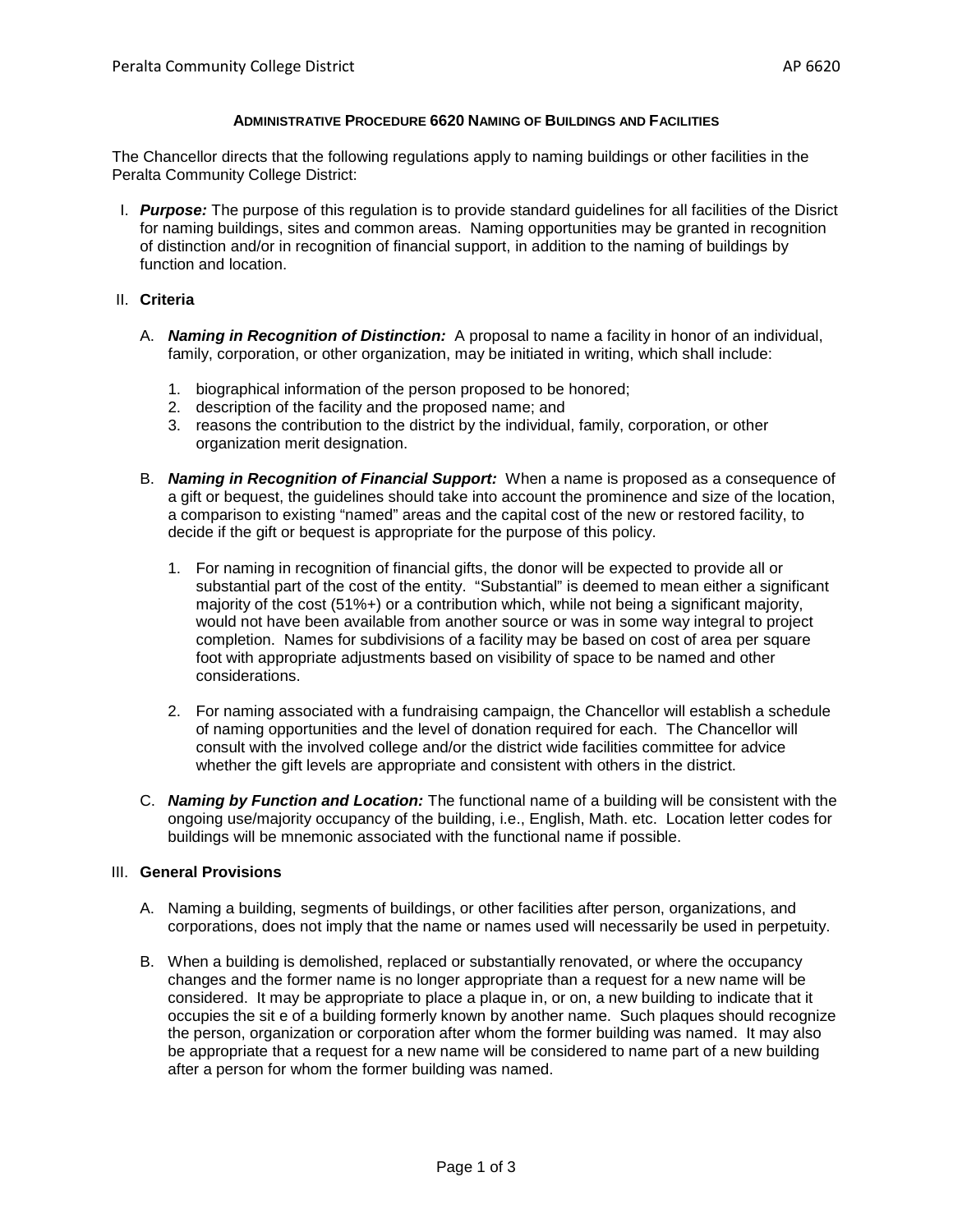- D. No naming will be recommended or approved or (once approved) sustained that will call into serious question the public respect of the district.
- E. Names of facilities or areas should lend prestige to the district and to staff, students and community. The credentials, character and reputation of each individual, organization or corporation for whom the naming of a building is being considered shall be carefully scrutinized and evaluated. Nominations submitted for consideration must be accompanied by supporting documentation.
- F. Historical names established prior to this procedure may continue to be used. However, any renaming shall be in accordance with this procedure.
- G. When a building or significant area has been named, the district will continue to use the name so long as the building or area remains in use and serves its original function. When the use has changed such that it must be demolished, substantially renovated or rebuilt, the district may retain the use of the name, name another comparable room or facility or discontinue the use of the name.
- H. It is the responsibility of individuals negotiating on behalf of the district to advise potential benefactors that their gift may be recognized by naming, subject to approvals and decisions consistent with this policy.
- I. Names on buildings and building features may be maintained if feasible through subsequent remodeling and/or renovation projects that may occur at the option of the Chancellor. If it is determined that names cannot be preserved due to major alteration or demolition, the district may make a suitable arrangement to preserve the name on a monument, plaque, or tablet specifically created for this purpose.
- J. An agreement between the district and the donor shall be prepared in writing to memorialize the conditions associated with a donation that results in the naming of a building or building feature. Copies of the agreement shall be maintained by the district.

# IV. **Process**

- A. All proposals for naming will be forwarded to the Chancellor who shall make a determination whether the proposed naming conforms to this policy, is otherwise appropriate, and is of sufficient merit.
- B. Board approval is required for building or other stand alone facility names. Board approval is not required for room or other facility subset designations unless the name of an individual or a plaque is associated with the room or facility subset designation. Board approval is also required for a schedule of naming opportunities and the level of donation required for each upon the launching of a capital campaign.
- C. Historical names prior to this regulation may be honored subject to reconsideration based on criteria is this regulation.

### V. **Naming Conventions**

A. A uniform current system of signing will be implemented consistent with the guidelines of this regulation to the extent possible.